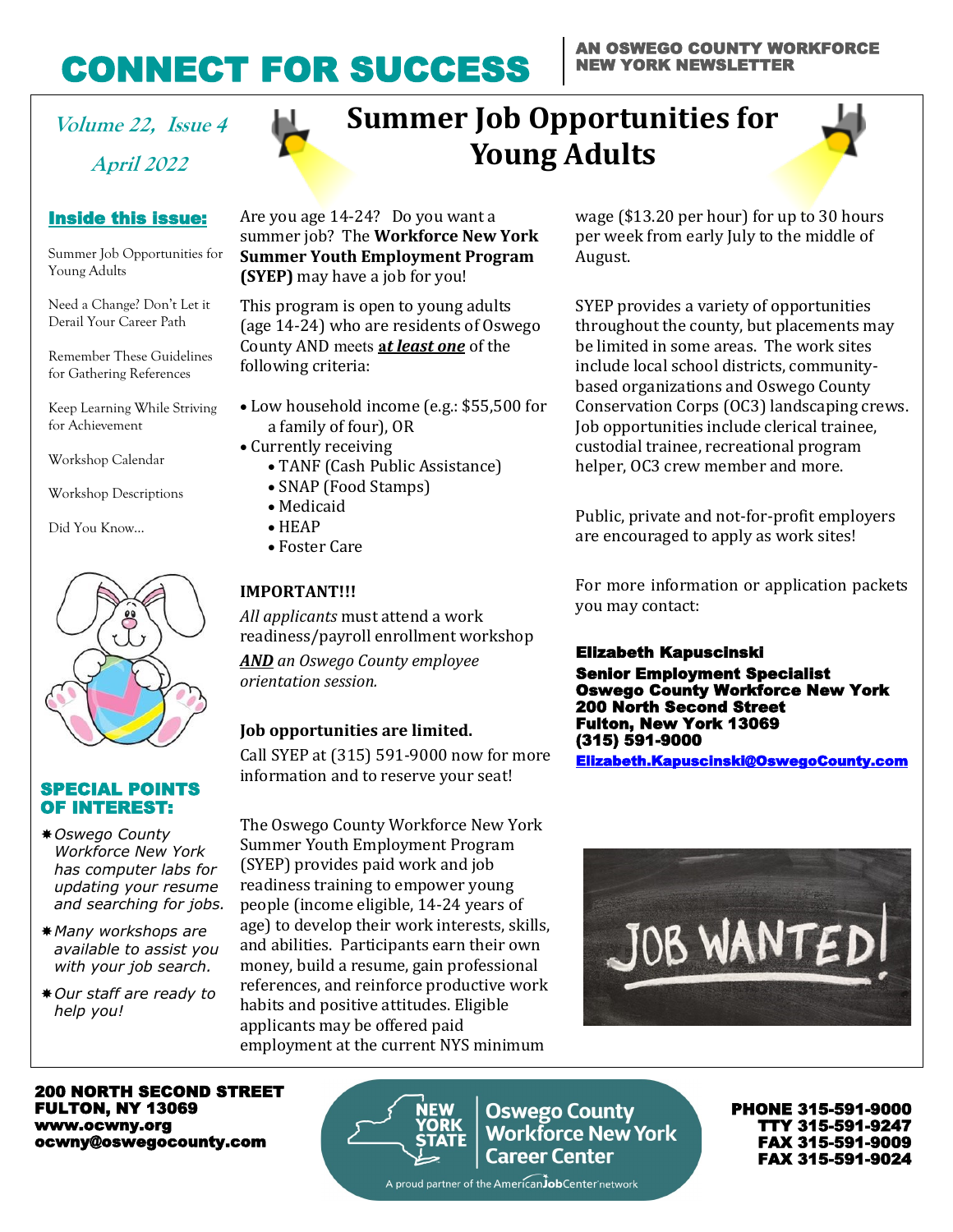## **Need a Change? Don't Let it Derail Your Career Path**

Promotions, lateral transfers, and other internal moves can breathe new life into your career. But you can stumble if you expect everything to remain the same just because you're still working in the same building. If you're considering a transfer of any kind, keep this advice in mind:

- **Choose your goal with care.** Don't apply for every opening in your organization. You may need a change, but you'll present a stronger image to your managers and co-workers with a clear plan for development and advancement.
- **Communicate with your manager.** The transfer shouldn't come as a complete surprise to your supervisor (or your colleagues). Talk the situation over with your manager, and emphasize how a new position will support your career goals. You don't want to appear disloyal to the people you've been working with.
- **Be prepared to fail.** You may find out you don't like the new job—and returning to your former position may be difficult, if not impossible. Don't burn your bridges, and keep your options open. A temporary transfer may be a good idea, rather than a permanent switch that leaves you without a lifeline.

## **Remember These Guidelines for Gathering References**

A list of good professional references can come in handy in many different situations:

- When you want to move up in your company;
- When you want to join a professional association;
- When you want to speak at an industry conference or seminar

Here are some guidelines:

- 1) Pick co-workers and former coworkers who have an intimate knowledge of your work and whom you can trust to say the right thing.
- 2) Before you give out anyone's name for a reference, make sure to call that person and ask if you may do so. Very few professional people like surprises. Even when you have

permission, it is a good idea to call your references and let them know when they might be contacted. The more warning they have, the better prepared they will be.

- 3) Brief your references. Suggest specific examples to talk about– situations where your unique skills and traits contributed to the success of an overall project or effort.
- 4) Create a list containing the names, phone numbers, and companies of your references to bring along to the interview, but do not attach it along with your resume.
- 5) Keep your references up to date on your job search process and who they may be hearing from. And when you get a new job, be sure to thank your references!

## **Keep Learning While Striving for Achievement**

The learning process never really ends when you're striving for success. Wherever you are in your career—monarch of the mountain or cubicle dweller—keep cultivating the knowledge and skills you need to maintain your momentum. Start with these:

**• What's your job?** Think beyond your job title, whatever it is. Find out what you're expected to accomplish, what your superiors want you to do, why you were chosen for this particular position, and so forth. A clear set of expectations will help you make better decisions.

**• Study your business.** Get to know what your organization and industry are all about. Read widely for a thorough understanding of the

history surrounding your business and the context it's operating in today. Pay attention to trends on the horizon that could affect your success in the long run.

**• Spend time on strategy.** Don't just react to circumstances. Schedule some time on a regular basis to think about where you are, where you want to be, and how you can move forward. Talk to people, and explore the possibilities.

**• Stay focused.** Clarify your goals and review them frequently to ensure that you're not drifting off course. Develop a road map to guide your team and track your progress, and consult with your own supervisor to confirm that you're supporting the right objectives.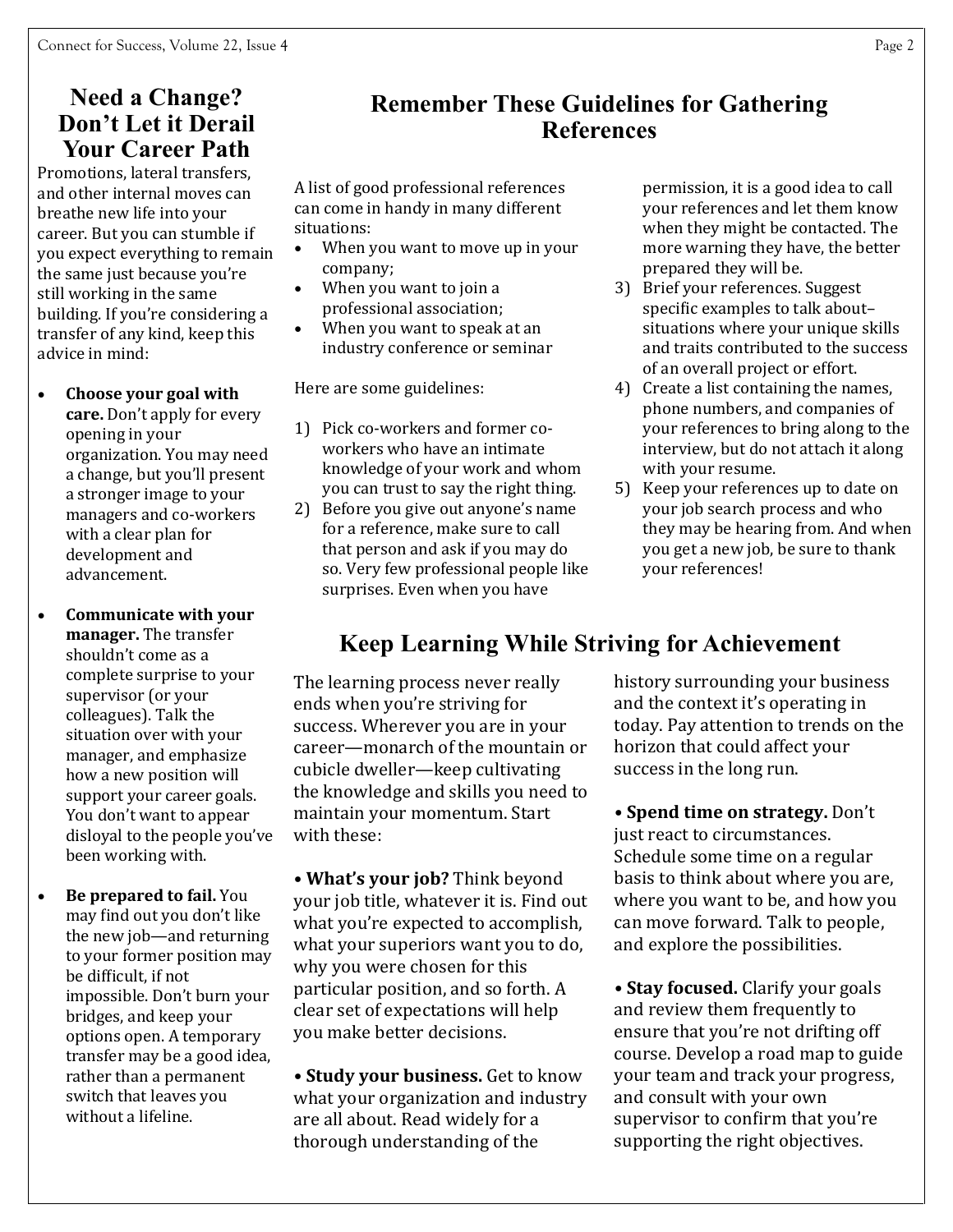Connect for Success, Volume 22, Issue 4 Page 3



## **April 2022**



## **Oswego County Workforce New York Workshop Schedule**

| Mon                                                                    | Tue                                           | Wed                                                                                        | Thu                                                              | Fri                                      |
|------------------------------------------------------------------------|-----------------------------------------------|--------------------------------------------------------------------------------------------|------------------------------------------------------------------|------------------------------------------|
| For more information<br>or to sign up, please<br>$call - 315-591-9000$ |                                               |                                                                                            |                                                                  | $\mathbf{1}$                             |
| $\overline{4}$                                                         | 5<br>10:00-11:00 Metrix                       | $6\phantom{1}$                                                                             | $\overline{7}$<br>9:00-4:00 Word<br>11:00-12:00 Effective Resume | 8<br>9:00-10:00 Social Media             |
| 11                                                                     | 12                                            | 13<br>10:00-3:30 Human Technologies<br><b>Hiring Event</b><br>1:30-3:30 Intro to Computers | 14<br>9:00-4:00 Excel                                            | 15                                       |
| 18                                                                     | 19<br>2:00-6:00 Make a Change<br>Hiring Event | 20                                                                                         | 21<br>1:00-2:00 Metrix<br>1:30-3:30 Internet Job Search          | 22                                       |
| 25                                                                     | 26                                            | 27                                                                                         | 28<br>9:00-4:00 QuickBooks                                       | 29<br>11:00-12:00 Effective Interviewing |

#### **Workshop Descriptions:**

*EFFECTIVE COVER LETTER***-**This workshop offers best practices to craft an effective, professional cover letter while avoiding the common pitfalls that can make hiring managers groan.

*EFFECTIVE INTERVIEWING-*Suggestions to prepare for a successful job interview and interview phases will be discussed.

*EFFECTIVE RESUME WRITING-*An intro to resume development where the tips and tools to develop a resume and cover letter will be discussed.

*INTERNET JOB SEARCH-Learn to research employers,* advantages and disadvantages of job banks and upload, copy and paste your resume into online applications. *Email address & electronic resume required.*

*INTRODUCTION TO COMPUTERS-*Develop a new skill and learn the basics of using a Personal Computer. Learn about windows, the mouse, files and more. *Email address & resume requested but not required.* 

*METRIX-*An online learning system with a large catalog of courses and assessments. Customers can choose a goal job, assess their skills, and the system will then suggest courses.

*MICROSOFT EXCEL-*Learn to move around spreadsheets and how to enter data. Begin with simple formulas and move on to auto-sum and functions. Skills taught include filter, formatting and charts.

*MICROSOFT WORD 2016-L*earn how to work efficiently with Word to build your skills. Emphasis is placed on how to type a resume. Skills include formatting, spellcheck, managing bullets and graphics.

*OVER 40 & HIRED-*Discuss the many positive contributions made by mature experienced workers, review the hiring process as well as marketing strategies in a highly competitive job market. *POWERPOINT 2016-*Learn how to build a presentation. Skills include changing colors and background, adding text and graphics, transitions, animations, sound and packaging the presentation to share.

*QUICKBOOKS 2014-*Not just an accounting program, QuickBooks is used by front desk, customer service and sales. Learn the basics of accounts receivable, accounts payable, inventory and reports.

*READY SET GO (TO WORK)-*How to look for work, the hidden job market, selecting the best resume format, cover letters, discussion time for any questions.

*SOCIAL MEDIA-*This workshop will go through some social media platforms and how they can be used to enhance your job search process through privacy tools, online presence, company research and creating your personal online network.

*TICKET TO WORK (TTW)-* These sessions will assist SSDI and SSI beneficiaries in learning how working will affect cash benefits payments and medical insurance coverage.

*UNDERSTANDING THE CIVIL SERVICE SYSTEM-*Get a better understanding of how to obtain employment with local and state governments and school districts.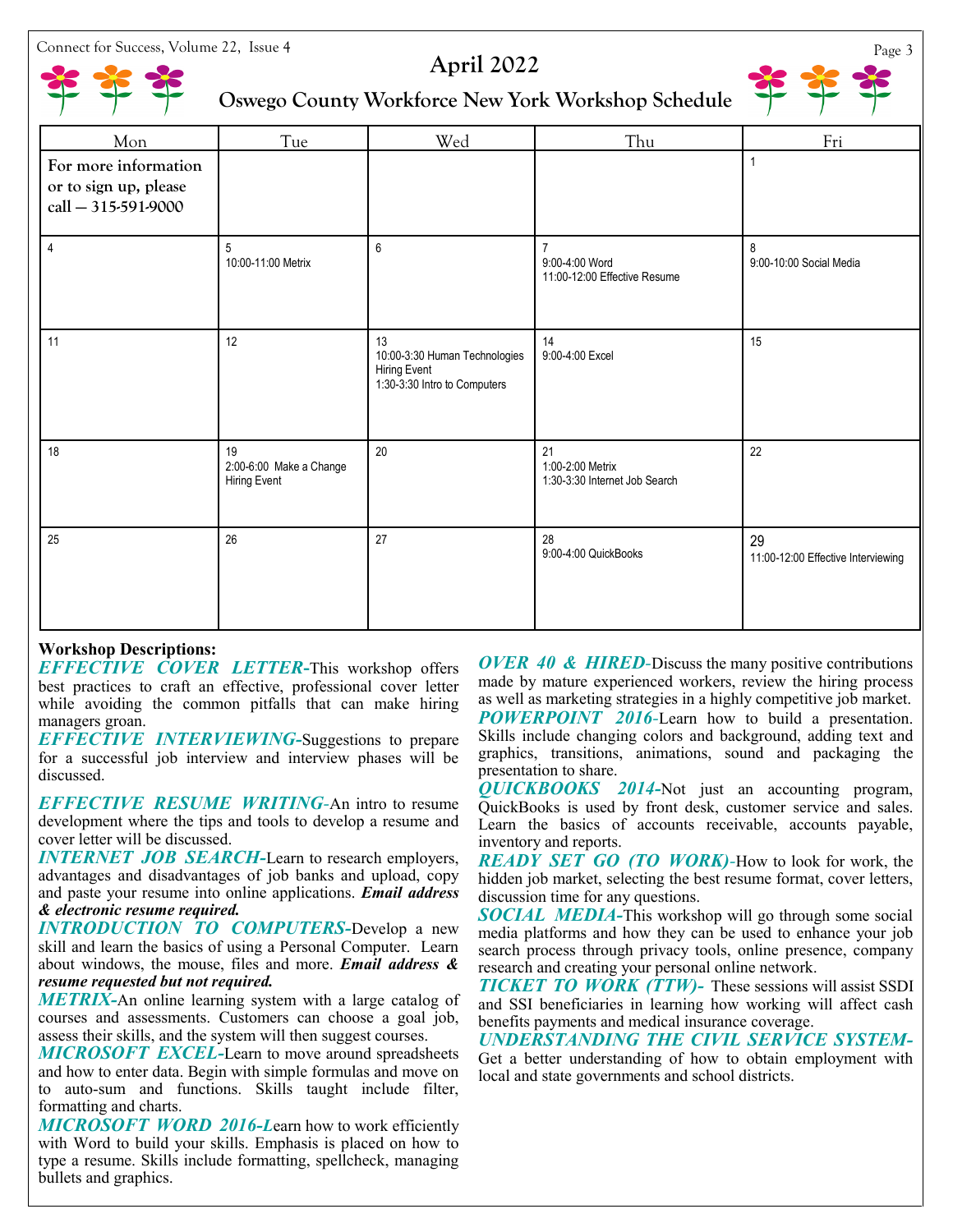# **Make a Change Hiring Event**



Connect with Local Employers on Tuesday, April 19, 2022

## 2:00-6:00pm @ Oswego County Workforce NY

200 N 2nd St., Fulton, NY

## **Various Positions Available:**

- **Direct Care & Support**  $\bullet$
- **Clinical/Treatment**
- Care Management/Coordination
- **Protective/Preventive Services**
- **Administrative/Clerical**
- **Crisis Intervention**
- Skills Teaching
- Office Based
- Outpatient Clinics
- Hospital Settings
- Residential Settings
- . In-Home Services
- **In-Community Services**
- Day Programs

# **Participating Employers**

- . Oswego Health
- **Farnham Family Services**
- **Hillside Children's Center**
- . Huntington Family Centers
- . Catholic Charities
- **ConnextCare**
- **Oswego County Opportunities**
- . Cayuga Centers
- Oswego County Department of **Social Services**
- . Liberty Resources
- . Oswego Industries/ARC
- **DePaul**